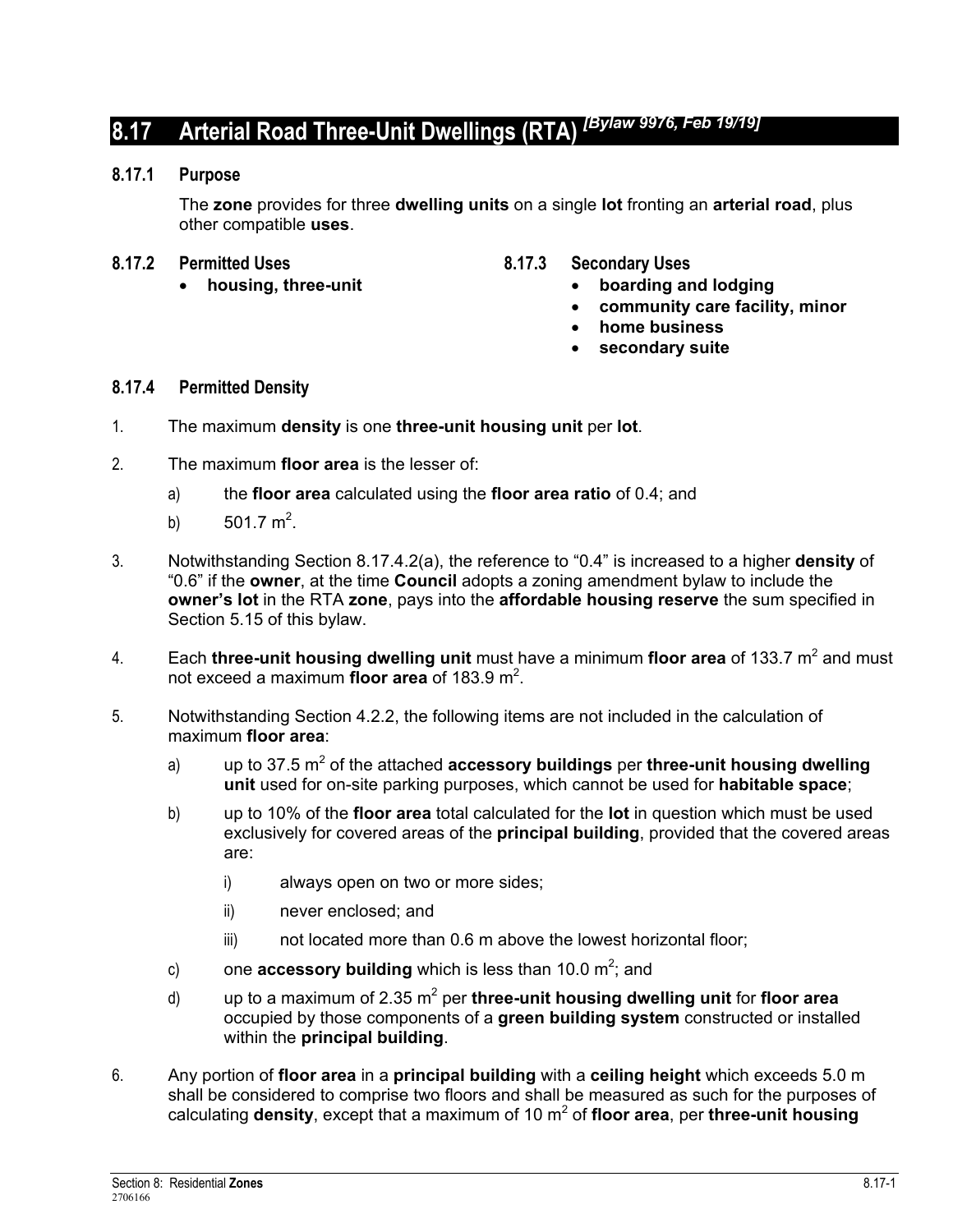**dwelling unit**, with a **ceiling height** which exceeds 5.0 m, provided such **floor area** is exclusively for interior entry and staircase purposes, are considered to comprise one floor.

# **8.17.5 Permitted Lot Coverage**

- 1. The maximum **lot coverage** is 45% for **buildings**.
- 2. No more than 70% of a **lot** may be occupied by **buildings**, **structures** and **non-porous surfaces**.
- 3. The following percentages of the **lot area** is restricted to **landscaping** with live plant material:
	- a) 20% for **lots** less than 12.0 m wide;
	- b) 25% for **lots** of 12.0 m or more but less than 15.0 m in width; and
	- c) 30% for **lots** of 15.0 m or more in width.
	- d) any **side yard** area is excluded from the calculation of percentages of the **lot area** which is restricted to **landscaping** with live plant material.

## **8.17.6 Yards & Setbacks**

- 1. The minimum **front yard** is 6.0 m.
- 2. The minimum **interior side yard** is:
	- a) 2.0 m for **lots** of 20.0 m or more in width;
	- b) 1.8 m for **lots** of 18.0 m or more but less than 20.0 m in width; and
	- c) 1.2 m for **lots** less than 18.0 m wide.
- 3. The minimum **exterior side yard** is 3.0 m, except where the **exterior side yard** is on an **arterial road** it is 6.0 m.
- 4. The minimum **rear yard** is the greater of 6.0 m or 20% of the total **lot depth**, for a maximum width of 60% of the rear wall of the **first storey**; and 25% of the total **lot depth**, for the remaining 40% of the rear wall of the **first storey** and any second **storey**, or **half (½) storey** above, up to maximum required **setback** of 10.7 m.
- 5. Notwithstanding Section 8.17.6.4 above:
	- a) the minimum **rear yard** may be reduced to 6.0 m, as specified in a Development Permit approved by the **City**; and
	- b) for a **corner lot** where the **exterior side yard** is 6.0 m, the minimum **rear yard** is reduced to 1.2 m.
- 6. The minimum **setbacks** for **accessory buildings**, **carports** and **garages** are:
	- a) 12.0 m for the **front yard**;
	- b) 3.0 m for the **exterior side yard**, except on an **arterial road** it is 6.0 m;
	- c) 1.2 m for the **interior side yard**; and
	- d) 6.0 m for the **rear yard**, except that for a **corner lot** where the **exterior side yard** is 6.0 m, the **rear yard setback** is reduced to 1.2 m.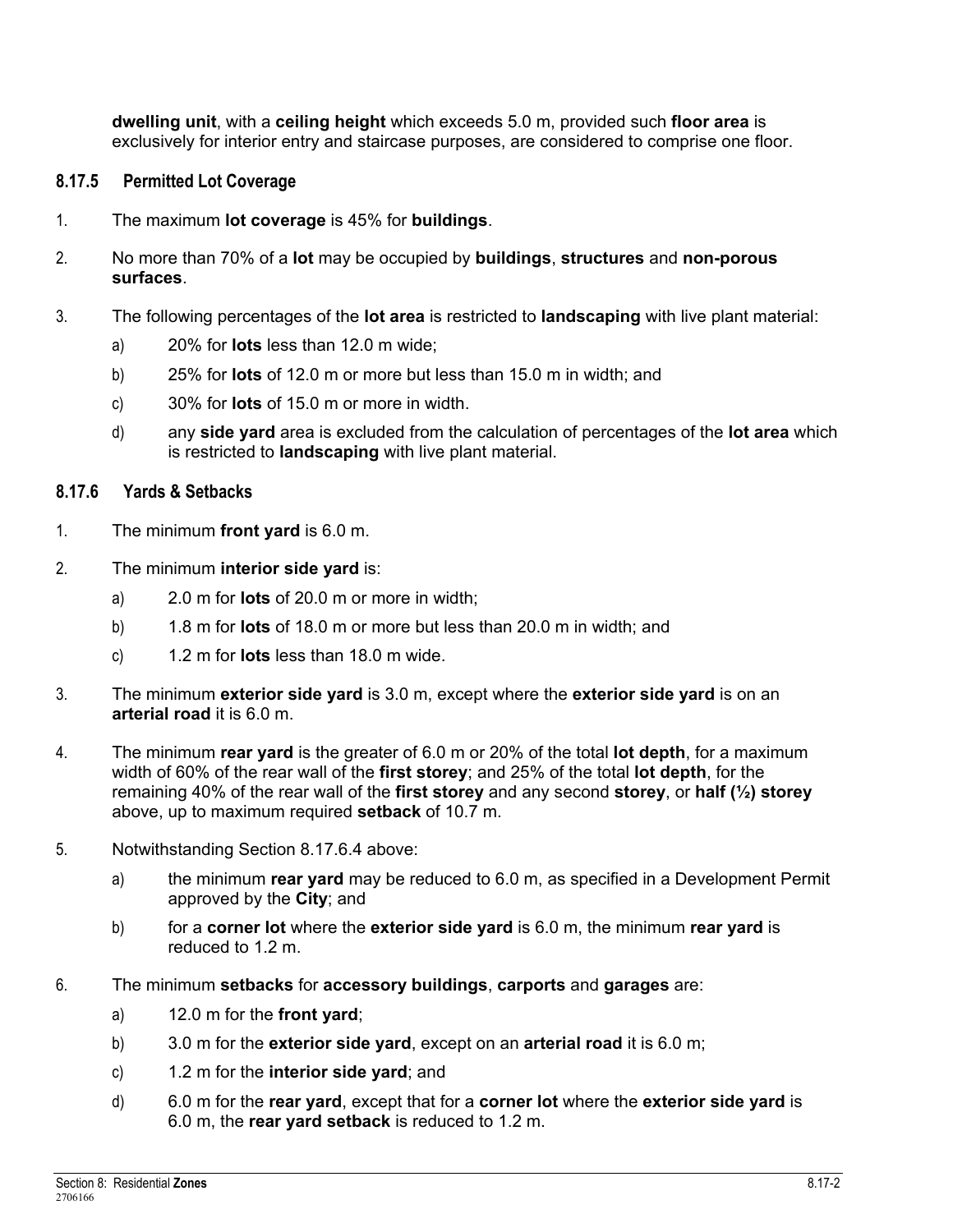- 7. Detached **accessory buildings** up to 10.0 m<sup>2</sup> may be located within the **interior side yard** and **rear yard** but no closer than 6.0 m of an **arterial road** and 3.0 m of a local **road**.
- 8. The following projections shall be permitted, subject to the *Building Code*:
	- a) **balconies** and **bay windows** which form part of the **principal building**, may project into **front yard**, **rear yard** and **exterior side yard** no more than 0.6 m;
	- b) fireplaces and chimneys, whether enclosed or unenclosed, which form part of the **principal building**, may project for a distance of:
		- i) 1.0 m into the **front yard**;
		- ii) 0.6 m into the **side yard**, limited to one exterior wall of the **principle building**, for the purposes of a chimney or fireplace assembly only, and shall not exceed 1.8 m in horizontal length. No masonry footing is permitted for the chimney or fireplace assembly; and
		- iii) 0.6 m into the **rear yard**;
	- c) **porches** which form part of the **principal building**, that are less than 5.0 m in **height** and open on those sides which face a public **road** may project for a distance of:
		- i) 1.5 m into the **front yard**;
		- ii) 0.6 m into the **exterior side yard**; and
		- iii) 1.5 m into the **exterior side yard** where the **exterior side yard** is 6.0 m;
	- d) **building** elements in the **principal building** that promote sustainability objectives such as solar panels, solar hot water heating systems and rainwater collection systems may project into the **side yard** and **rear yard** no more than 0.6 m;
	- e) other portions of the **principal building** which are less than 2.0 m in **height** may be located within the **rear yard** but no closer than:
		- i) 3.0 m of a public **road**.
		- ii) 6.0 m of an **arterial road**; and
		- iii) 1.2 m of the **rear lot line** or a **side lot line**; and
	- f) where a **lot** has a **lot width** of 18.0 m or more, portions of the **principal building** which do not exceed 5.0 m in **height** (chimneys excepted) may project into the required **side yard** but in no event closer than 1.2 m to a **side lot line**. (See **residential vertical lot width envelope** illustration in the definitions).
- 9. The minimum **building separation space** is 1.2 m, except that cantilevered roofs, **balconies**, unenclosed fireplaces and chimneys may project into the minimum **building separation space** for a distance of 0.6 m.

# **8.17.7 Permitted Heights**

- 1. The maximum **height** for **principal buildings** is 2 **storeys** or 9.0 m, whichever is less, but it shall not exceed the **residential vertical lot width envelope** and the **residential vertical lot depth envelope**. For a **principal building** with a flat roof, the maximum height is 7.5 m.
- 2. The ridge line of a front roof dormer may project horizontally up to 0.915 m beyond the **residential vertical lot depth envelope** but no further than the **setback** required for the **front yard**.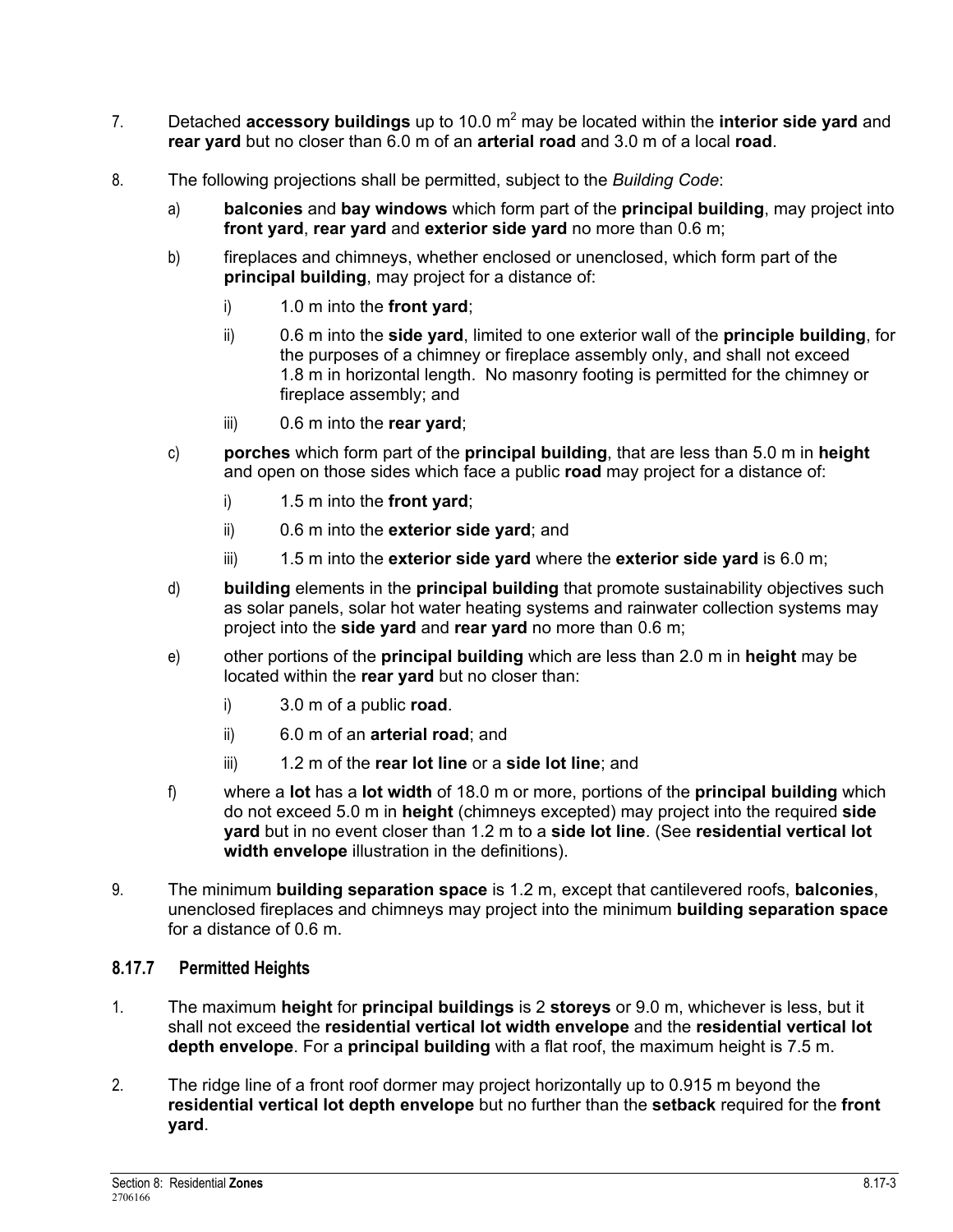3. The ridge line of a side roof dormer may project horizontally up to 0.915 m beyond the **residential vertical lot width envelope** but no further than the **setback** required for the **interior side yard** or the **exterior side yard**.

# **8.17.8 Subdivision Provisions/Minimum Lot Size**

- 1. The minimum **lot area** is  $743.2 \text{ m}^2$ .
- 2. The minimum **lot width** is 13.4 m, except that:
	- a) the minimum **lot width** for **interior lots** that share a **vehicle access** with an **adjacent lot** on an **arterial road** is 10.35 m;
	- b) the minimum **lot width** for **corner lots** flanking an **arterial road** is 15.0 m;
	- c) the minimum **lot width** for **corner lots** flanking a local **road** with **vehicle access** from the local **road** is 10.35 m; and
	- d) the minimum **lot width** for **corner lots** flanking a local **road** and share a **vehicle access** with an **adjacent lot** on **arterial road** is 12.35 m.
- 3. The minimum **lot depth** is 30.0 m.

## **8.17.9 Landscaping & Screening**

1. **Landscaping** and **screening** shall be provided according to the provisions of Section 6.0.

#### **8.17.10 On-Site Parking**

- 1. On-site **vehicle** parking shall be provided according to the standards set out in Section 7.0, except:
	- a) at least 50% of the required residential **use parking spaces** shall be standard spaces;
	- b) at least 50% of the residential **use parking spaces** provided in a side-by-side arrangement within an enclosed **garage** shall be standard spaces;
	- c) where residents of a single **three-unit housing dwelling unit** intend to use two **parking spaces**, the two **parking spaces** may be provided in a **tandem arrangement** with one standard **parking space** located behind another one standard **parking space** and both standard **parking spaces** may be set perpendicular to the **adjacent** manoeuvring aisle.
	- d) visitor parking requirement shall be 0.2 **parking spaces** per **dwelling unit**;
	- e) for the purpose of this **zone** only, a standard space must have a minimum length of 5.5 m and a minimum width of 2.5 m and a small space must have a minimum length of 4.6 m and a minimum width of 2.3 m; and
	- f) for the purpose of this **zone** only, visitor **parking spaces** may be used collectively by two **adjacent lots** sharing a **vehicle access** from an **arterial road**, as specified in a Development Permit approved by the **City**.
- 2. Visitor **parking spaces** shall be:
	- a) marked with a clearly visible sign a minimum size of 300 mm by 450 mm with the words "VISITORS ONLY" in capital letters identifying the **parking spaces**; and